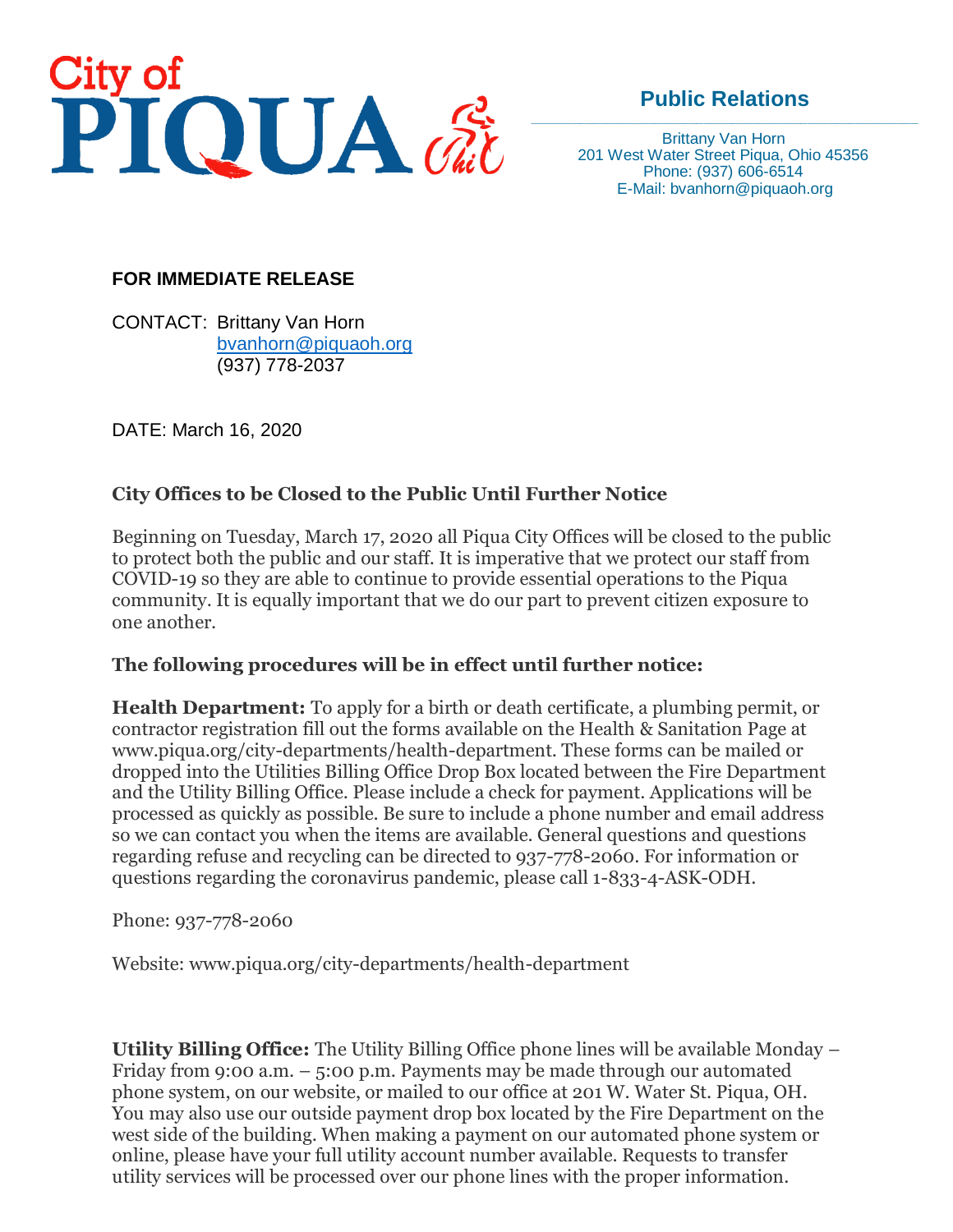Meter Readers will not be entering residences and billing will have to be estimated for electric.

Phone: 937-778-2000

Website:<https://piquaoh.org/city-departments/utility-business-office/paying-bills/>

**Income Tax Office:** The Income Tax office will be available by phone Monday – Friday 8:00 a.m.  $-$  5:00 p.m. at 937-778-2009. Tax return filings and check payments can be mailed to our office at P.O. Box 1223, Piqua, Ohio, 45356 or they can be dropped off in the Utility Payment Drop Box located by the Fire Department on the west side of our building. If you have already filed a return in our office and wish to make a credit card payment for a balance due, please contact our office at 937-778-2009. Tax forms and instructions are available on our website.

Phone: 937-778-2009

Website: [https://piquaoh.org/city-departments/finance-department/income](https://piquaoh.org/city-departments/finance-department/income-tax/income-tax-forms/)[tax/income-tax-forms/](https://piquaoh.org/city-departments/finance-department/income-tax/income-tax-forms/)

**Police Department:** Public access to the building will be suspended. Community members needing to speak to a Police Officer will be asked to wait outside instead of in the lobby. Anyone at the building needing to speak to an officer should use the phone located in the entryway. This phone rings to the Miami County Dispatch Center. During normal business hours members of the public should call the department prior to arriving in person. In addition, the following items will be suspended until further notice: No civilian Fingerprinting and no public building tours. Public Records Requests will be handled by phone, email, or through the City of Piqua's website.

Some of the precautions the patrol officers will be making in the immediate future:

- Officers may try to handle more situations by phone call instead of person to person.
- Officers may be speaking to people outside of buildings/residences rather than holding conversations inside.
- Officers may be seen wearing gloves more often or other Personal Protection Equipment (PPE) as a situation dictates.

Phone: 937-778-2027 (Police Non-Emergency Line)

937-440-9911 (Dispatch Non-Emergency Line)

Website:<https://piquaoh.org/city-departments/police-department/>